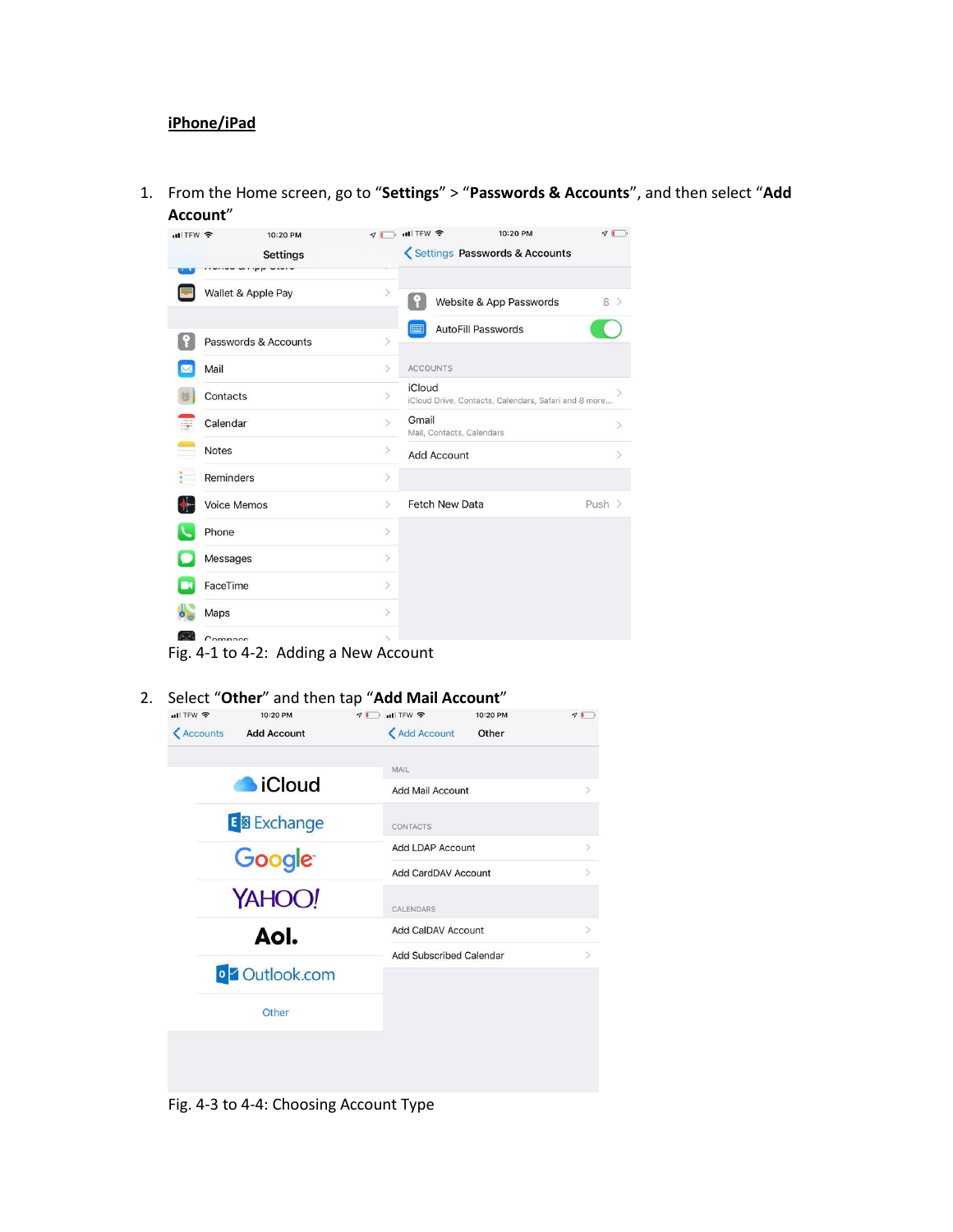3. Fill in the account information on the New Account screen and then tap "**Next**"



Fig. 4-5: Entering Account Information

4. Select "**IMAP**"

## 5. Fill in the information for "**Incoming Mail Server**" and **"Outgoing Mail Server"** \*Incoming and outgoing mail servers should both be "mail.(your e-mail's domain)"

ex: an e-mail of "example@d-pcomm.net" would have a mail server of "mail.d-pcomm.net" an e-mail of "example@cass.net" would have a mail server of "mail.cass.net" an e-mail of "example@tc3net.com" would have a mail server of "mail.tc3net.com"

\*User Name should be your full e-mail address



Fig. 4-6: Entering Incoming and Outgoing Server Settings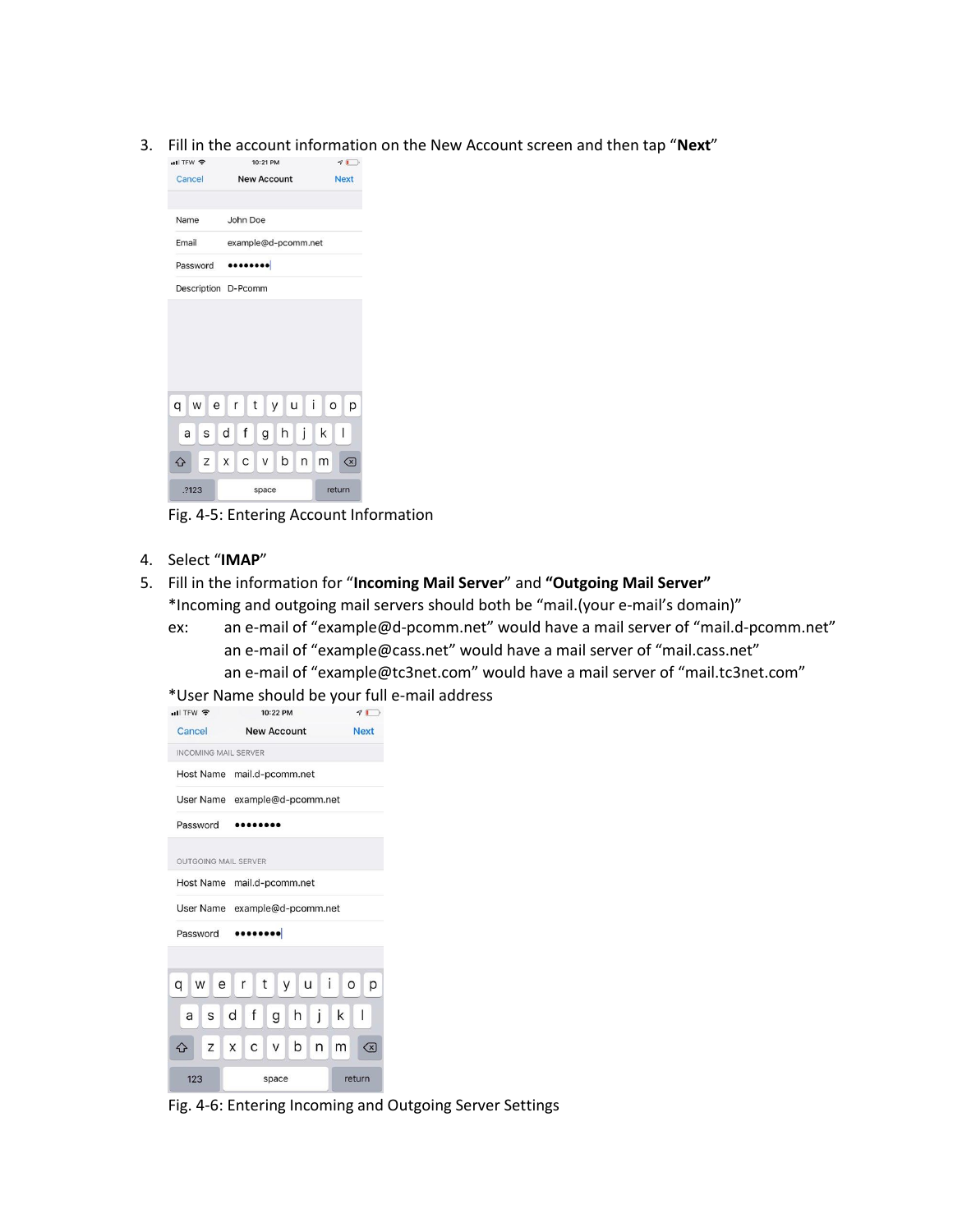- 6. After submitting this info, hit **"Save"** and then tap the account again to go back into the profile
- 7. Under "**Outgoing Mail Server**", select "**SMTP mail.(your e-mail domain)**"

| $H$ TFW                     | 10:23 PM                        | $7\Box$       |  |  |  |
|-----------------------------|---------------------------------|---------------|--|--|--|
| Cancel                      | Account                         | <b>Done</b>   |  |  |  |
|                             | <b>IMAP ACCOUNT INFORMATION</b> |               |  |  |  |
| Name                        | John Doe                        |               |  |  |  |
| Email                       | example@d-pcomm.net             | $\rightarrow$ |  |  |  |
| Description D-Pcomm         |                                 |               |  |  |  |
| <b>INCOMING MAIL SERVER</b> |                                 |               |  |  |  |
|                             | Host Name mail.d-pcomm.net      |               |  |  |  |
|                             | User Name example@d-pcomm.net   |               |  |  |  |
| Password                    | .                               |               |  |  |  |
| <b>OUTGOING MAIL SERVER</b> |                                 |               |  |  |  |
|                             |                                 |               |  |  |  |
| <b>SMTP</b>                 | mail.d-pcomm.net >              |               |  |  |  |
|                             |                                 |               |  |  |  |

Fig. 4-7: Locating the SMTP settings

- 8. Tap on the "**Primary Server**" and make sure that "**Use SSL**" is off, "**Authentication**" is set to Password, and "**Server Port**" is 587
- 9. Tap "**Done**" and the settings will be verified<br> $\frac{1}{2}$   $\frac{1}{2}$   $\frac{1}{2}$   $\frac{1}{2}$



Fig. 4-8: Disabling Outgoing Server SSL